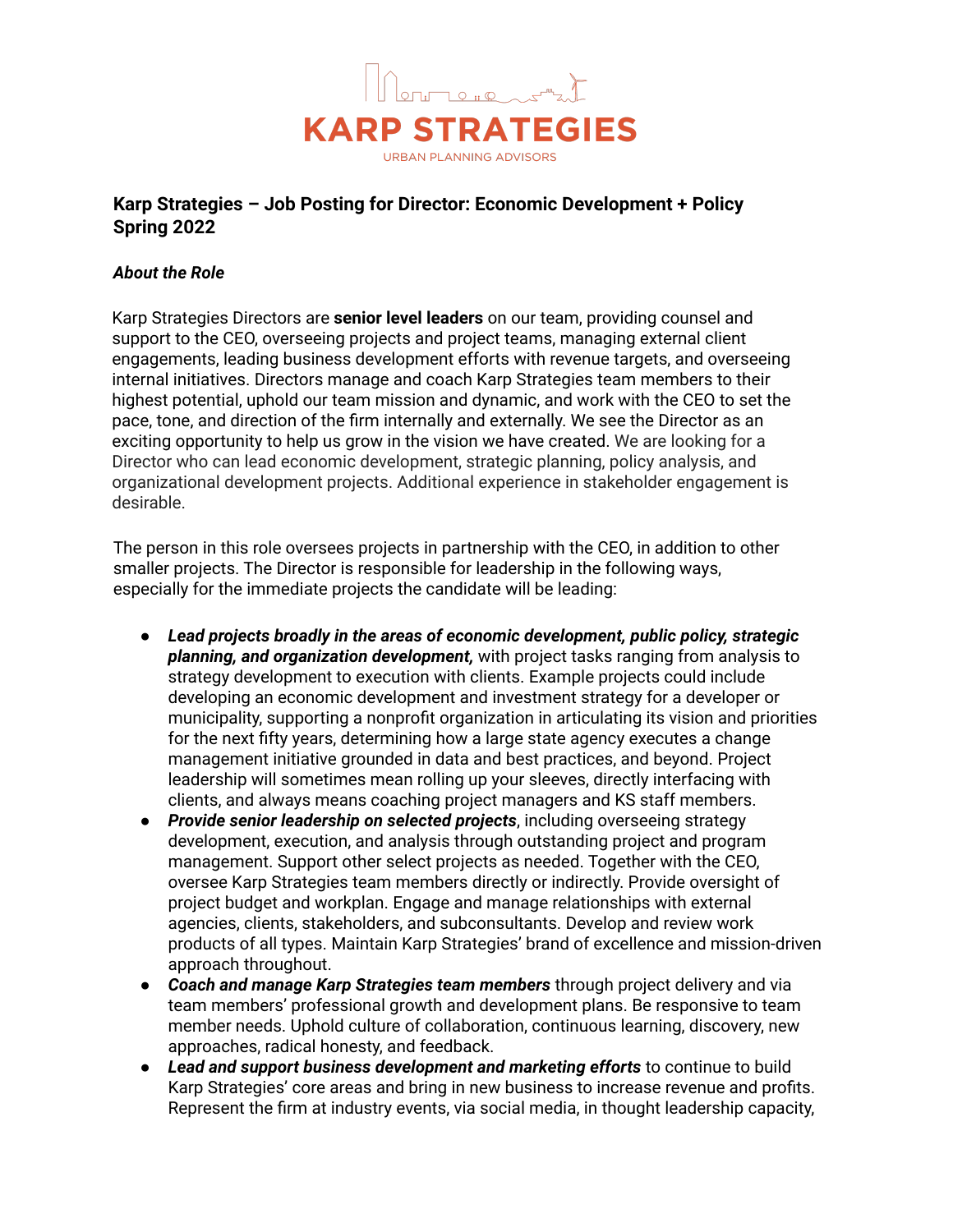

with teaming partners and outside organizations. Develop strategic relationships and bring in consulting opportunities, either as developed work or RFPs. Support and oversee proposal development, interviews, and execution. Business development is a smaller part of this role.

- *Support internal initiatives* (operational, administrative, coaching, DEIB working group) as needed. Examples include special thought leadership initiatives, overseeing an internal change management initiative, reviewing our new website, or spearheading a recruitment.
- *Bring your whole self, creative ideas, and secret sauce...*we are a team that values each member's uniqueness and ability to represent new ideas, different parts of the city, and strategic thinking to propel us forward as we grow.

#### *What We Seek*

Directors should demonstrate 8-15 years of work experience in the above areas of responsibility, and background either in government, economic development, policy, civic engagement, community-based planning, consulting, or a related field. You must be well versed in economic development and public policy and must have experience overseeing multidisciplinary teams. You are also someone who loves fast paced work with people who love what they do, and who love working together – we are some of the most engaged, passionate people around.

Required:

- Research experience (qualitative, policy, quantitative economic/demographic, etc)
- Analysis experience (quantitative and qualitative, market analysis, policy, economic/demographic, built environment, zoning, physical)
- Policy expertise
- Strong professional network
- Experience in working with underserved populations
- Commitment to DEIB in your professional practice
- Experience supervising staff and projects
- Experience managing subconsultants
- Strong writing skills
- Some experience with legal, administrative, HR support/execution a plus
- Fluency in Indesign/Adobe a plus

#### Desired:

- 8+ Years project management experience
- Multilingual candidates a plus
- Experience with a financial oversight
- Experience leading business development and marketing efforts
- Experience with community engagement projects

### *Salary + Benefits*

The salary range for a Director is within a band of \$110,000-145,000. Placement of a candidate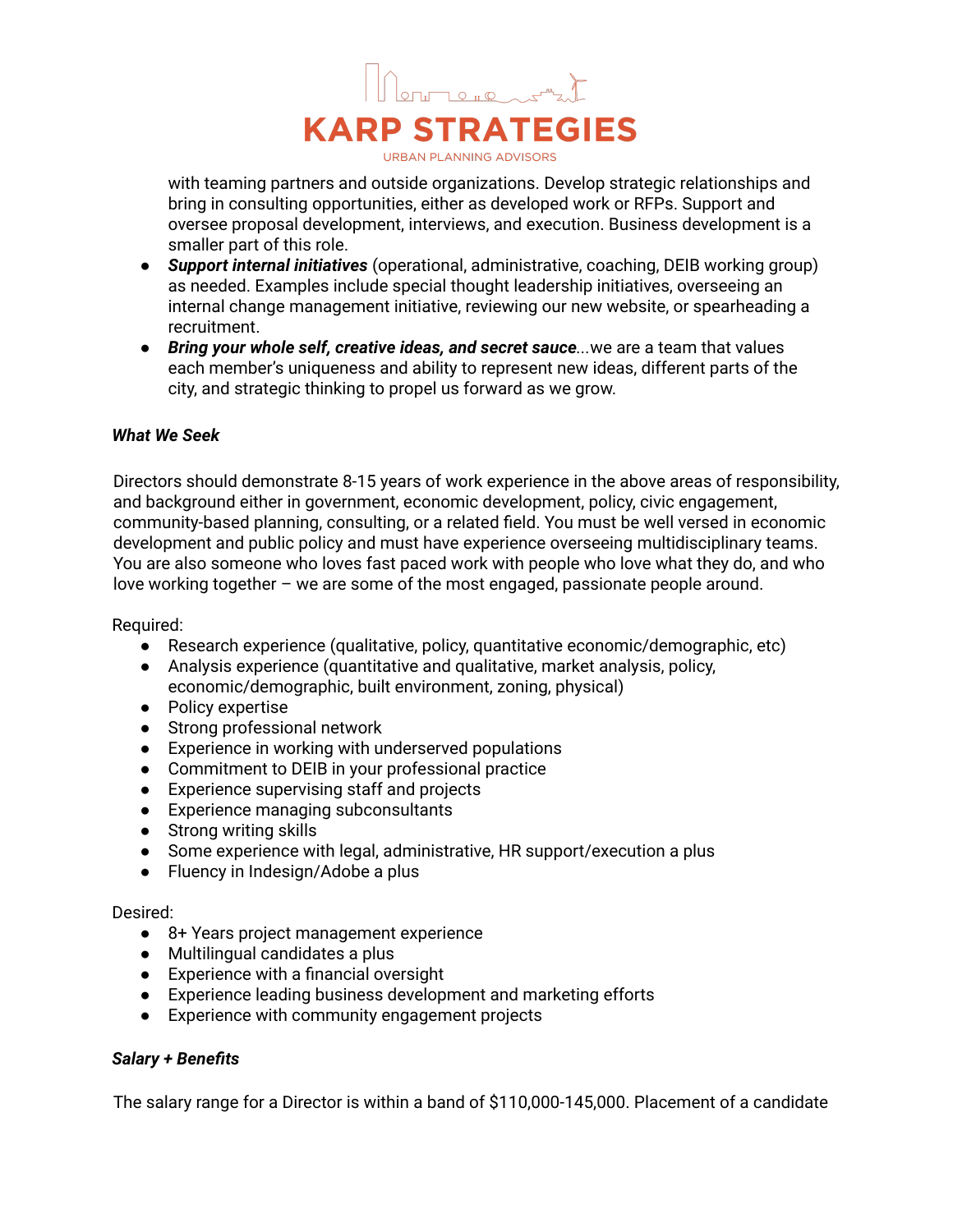

within this salary band will be based on the competencies crucial to success in the role on rated procefiency for each area.

We prioritize health and wellness at Karp Strategies. As a full-time employee of Karp Strategies, you will have access to our Company benefits, including ample paid time off (vacation and sick leave), shared healthcare (medical, vision, dental), membership to One Medical, 401k retirement plan match, professional development opportunities, remote wellness programs, commuter benefits, and more. We will also have a Summer Friday schedule in 2022.

## *About Karp Strategies*

Karp Strategies is an urban planning strategy consulting firm that builds stronger communities and thriving cities. We partner with our cross-sector clients to identify their unique needs and provide tailored solutions. We take analysis to action to allow our clients to make better decisions – and ultimately, to build stronger communities, economies, and cities. We deeply value our holistic analytic methods, and maintain strong core values around equity, access, and community engagement when working on planning and development projects.

We work on projects around the country, with projects currently underway or starting across the NYC region and increasingly nationwide. Our team works at the sweet spot where data, people, and place intersect: we strive to understand what drives change in places, and how people, businesses, and institutions exist and can thrive within that change. We value and celebrate diversity and inclusion in our team, and we share a commitment to social, racial, and economic justice.

Karp Strategies will celebrate seven years in June, and we've grown tremendously since inception from a one person to a team of 30. As of February 2022, we are observing our hybrid protocols that require staff to be in office 2-3 days. There may be a need for in-person visits or on-the-ground outreach/engagement to facilitate project work, which will follow safety and social distancing protocols.

With current projects ranging from economic and community development planning initiatives to stakeholder analysis and engagement, from infrastructure feasibility and resiliency studies to real estate advisory, Karp Strategies is working with many of the industry's most dynamic partner firms and clients on pressing, timely challenges facing the country, region, and our city. Karp Strategies is active in the field: our team members are involved with APA-NY's Urban Design and Diversity Committees, WRISE, ABNY, IEDC, NYBC, CoreNet, OHNY, RPA, Coro, ULI….let's just say we are plugged into the action and keep our finger on the pulse.

## *Application Details*

If these issues pique your interest, we'd love to hear from you. Please send a professional resume, letter of interest, and work samples (writing AND data/design) to jobs@karpstrategies.com. If you possess language skills beyond English, please share a